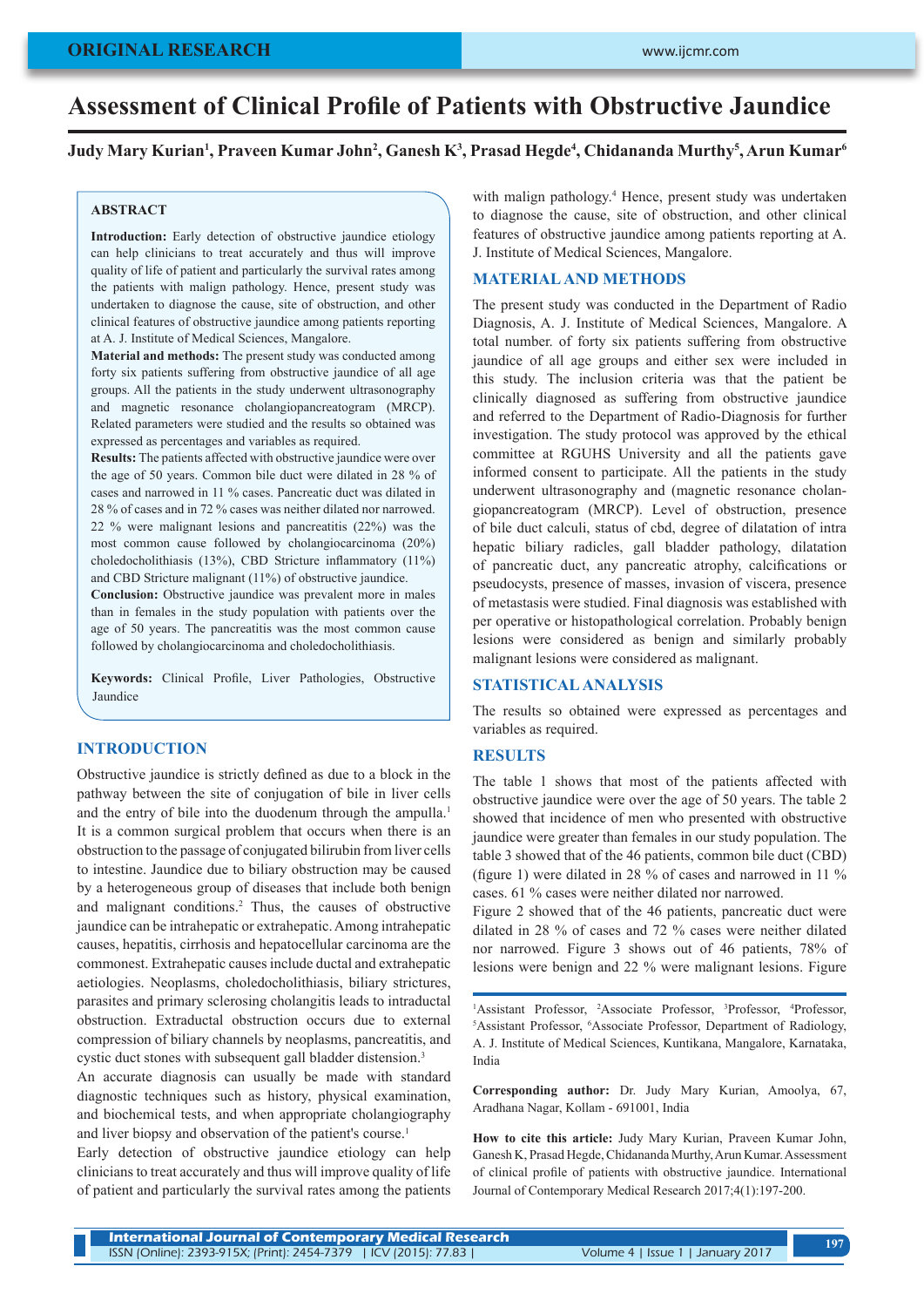4 shows coronal thick slab MRCP showing cholelithiasis with choledocholithiasis. Table 4 shows causes of obstructive jaundice with pancreatitis (22%) as the most common cause followed by cholangiocarcinoma (20%) choledocholithiasis (13%), CBD Stricture inflammatory (11%) and CBD Stricture malignant (11%).

## **DISCUSSION**

Obstructive jaundice is strictly defined as due to a block in the pathway between the site of conjugation of bile in liver cells and the entry of bile into the duodenum through the ampulla. An accurate diagnosis can usually be made with standard diagnostic techniques such as history, physical examination, and biochemical tests, and when appropriate cholangiography and liver biopsy and observation of the patient's course.<sup>5</sup>

It is a problem frequently encountered by general surgeons. It is very important to differentiate the medical causes of jaundice from the obstructive or surgical causes. A clear understanding of the etiology, presentation and management is a prerequisite for the management of obstructive jaundice. Hence, a detailed study of the various causes of obstructive jaundice and their management is of paramount importance.<sup>6</sup>

The present study found that most of the patients affected

| Age                                                                   | <b>No. of Cases</b> | Percentage (%) |  |
|-----------------------------------------------------------------------|---------------------|----------------|--|
| $10 - 20$                                                             |                     |                |  |
| $21 - 30$                                                             |                     | 11             |  |
| $31 - 40$                                                             | っ                   |                |  |
| $41 - 50$                                                             | Q                   | 20             |  |
| 51-60                                                                 | 13                  | 28             |  |
| Above 60                                                              | 13                  | 28             |  |
| Total No. of Cases                                                    | 46                  | 100            |  |
| <b>Table-1:</b> Distribution of the study population according to age |                     |                |  |

| <b>Sex</b>                                                               | <b>No. of Cases</b> | Percentage $(\% )$ |  |
|--------------------------------------------------------------------------|---------------------|--------------------|--|
| Men                                                                      | 34                  | 74                 |  |
| Female                                                                   | 12                  | 26                 |  |
| Total                                                                    | 46                  | 100                |  |
| <b>Table-2:</b> Distribution of the study population according to gender |                     |                    |  |

| <b>Status of CBD</b>                                                 | <b>No. of Cases</b> | Percentage $(\% )$ |  |
|----------------------------------------------------------------------|---------------------|--------------------|--|
| Dilatation                                                           |                     | 28                 |  |
| Narrowing                                                            |                     |                    |  |
| None                                                                 | 28                  |                    |  |
| Total                                                                |                     | 100                |  |
| <b>Table-3:</b> Shows status of common bile duct in study population |                     |                    |  |

| <b>Causes of obstruction</b>                                           | <b>No. of Cases</b> | Percentage (%) |  |
|------------------------------------------------------------------------|---------------------|----------------|--|
| Choledocholithiasis                                                    | 6                   | 13             |  |
| CBD Stricture (Inflammatory)                                           | 5                   | 11             |  |
| <b>CBD</b> Stricture (Malignant)                                       | 5                   | 11             |  |
| Pancreatitis                                                           | 10                  | 22             |  |
| Choledochal cyst                                                       |                     | $\overline{c}$ |  |
| Post OP Leak                                                           | $\mathfrak{D}$      | 4              |  |
| Periampullary Carcinoma                                                | $\mathfrak{D}$      | 4              |  |
| Cholangiocarcinoma                                                     | 9                   | 20             |  |
| Miscellaneous                                                          | 6                   | 13             |  |
| Total                                                                  | 46                  | 100            |  |
| <b>Table-4:</b> Various causes of obstruction in the study population. |                     |                |  |

with obstructive jaundice were over the age of 50 years and the incidence of men were greater than females in our study population, 78% of lesions were benign and 22% were malignant



**Figure-1:** USG image showing dilated Common Bile Duct. MRCP image showing dilated Intrahepatic biliary tree radicals.



**Figure-2:** Shows status of pancreatic duct in study population.



**Figure-3:** Types of Lesions



**Figure-4:** Coronal thick slab MRCP showing cholelithiasis with choledocholithiasis

| 198 | International Journal of Contemporary Medical Research |  |                                              |
|-----|--------------------------------------------------------|--|----------------------------------------------|
|     | Volume 4   Issue 1   January 2017   ICV (2015): 77.83  |  | ISSN (Online): 2393-915X; (Print): 2454-7379 |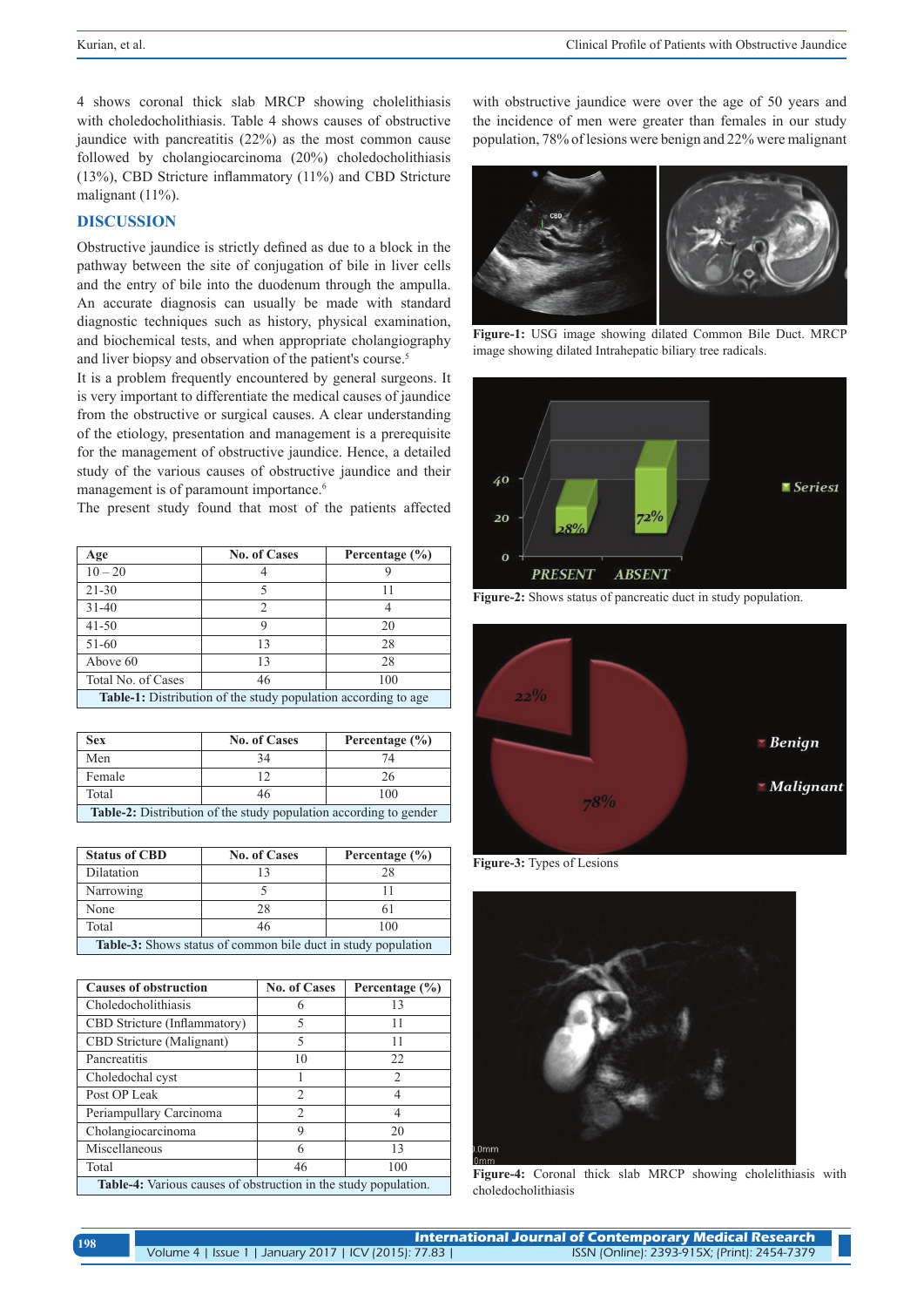lesions. The pancreatitis was the most common cause followed by cholangiocarcinoma (20%) choledocholithiasis (13%), CBD Stricture inflammatory (11%) and CBD Stricture malignant (11%) among patients with obstructive jaundice.

Anand S et al<sup>1</sup> evaluated the clinical profile and the different modalities of treatment of obstructive jaundice and revealed that occurrence of surgical jaundice was maximum in the 31- 70 year age group, all patients presented with icterus, most common cause of obstruction was choledocholithiasis followed by malignancy and ultrasonogram was the most common investigation of choice.

Chen  $T$  et al<sup>7</sup> conducted a study on the average size of diameter of normal common bile duct (CBD) and revealed that CBD diameters were significantly different in patients both younger and older than 65 years of age. CBD diameter was significantly correlated with age.<sup>7</sup> Shehu K et al<sup>4</sup> reported that the malignant pathologies were found in 52% of patients. The patients who presented at admission with a history of pain less than 48 h were more likely to have a benign etiology of the obstructive jaundice and the presence of colic pain and fever during the episode of the obstructive jaundice were more likely associated with the benign etiology of the obstructive jaundice.

Lawal D et al<sup>8</sup> reported that pancreatic carcinoma and choledocholithiasis as the most common malignant and benign causes of obstructive jaundice. Bekele  $Z$  et al<sup>9</sup> reported that choledocholithiasis and malignant conditions were the two important causes of obstructive jaundice. Syed N et al<sup>10</sup> and Khurram S et al<sup>11</sup> reported that cancer head of pancreas as the commonest malignant cause while choledocholithiasis as the commonest benign cause of obstruction. Umeshchandra DG et al<sup>2</sup> reported carcinoma head of pancreas constituted as the most common cause of malignant obstructive jaundice, choledocholithiasis as most common cause of benign obstructive jaundice. Chalya PL et al<sup>12</sup> reported carcinoma of head of pancreas followed by choledocholithiasis and Rahman GA et al13 found that carcinoma head of pancreas as the commonest cause of obstructive jaundice.

Partial or complete obstruction of the duct can be produced by carcinoma of the head of the pancreas. Risk factors are smoking and alcohol consumption. It occurs in sixth to eighth decade. Mostly they are adenocarcinoma. USG may show a poorly defined, homogenous or inhomogenous hypoechoic mass lesion. On MR it is invariably hypointense on T1 weighted images and variable on T2 weighted images due to the desmoplastic reaction.14,15 The causes of obstructive jaundice are varied, but it is most commonly due to choledocholithiasis; benign strictures of the biliary tract; pancreaticobiliary malignancies; and metastatic disease.16 Due to lack of advanced diagnostic imaging and as therapeutic facilities are not readily available in most centers in developing countries, the outcome of treatment of obstructive jaundice may be poor.17 The cause of the obstruction and the associated factors influence the morbidity and mortality in patients with obstructive jaundice. It has been revealed that obstructive jaundice persists to be associated with significant morbidity and mortality regardless of recent advances both in preoperative diagnosis and postoperative care.18 Thus, understanding factors associated with increased morbidity and mortality in these patients will facilitate appropriate management and lead to improved survival.<sup>12,19</sup>

#### **CONCLUSION**

Obstructive jaundice was prevalent more in males than in females in the study population with patients over the age of 50 years and 78% of lesions were benign and 22 % were malignant lesions. The pancreatitis was the most common cause followed by cholangiocarcinoma and choledocholithiasis.

### **REFERENCES**

- 1. Anand S, Panda C, Senapati AT, Behera MR, Thatei C. A study on incidence, clinical profile, and management of obstructive jaundice. J Evid Based Med Healthc. 2016;3:3139-3145.
- 2. Umeshchandra DG, Maitra J. Clinical Study of Obstructive Jaundice at Basaveshwar Teaching and General Hospital, Gulbarga SAS Journal of Surgery. 2015;1:105-118.
- 3. Iqbal J, Khan Z, Afridi FG, Jamshed Alam AW, Mohammad A, Mohammad Z, Mohammad AW. Causes Of Obstructive Jaundice. Pakistan Journal of Surgery. 2008;24:12-14.
- 4. Shehu K, Babameto A, Sonela Xinxo, Benard Shehu, Albana Duni, Steka Taci, Luljeta Cakerri. Relation between the Demographic and Clinical Characteristic and the Etiology of Obstructive Jaundice. Mediterranean Journal of Medical Sciences. 2015;2:1-8.
- 5. Clarke JS, Barrett P, Fonkalsrud EW, et al. Diagnosis of obstructive jaundice. Calif Med. 1970;112:44-58.
- 6. Srinidhi M, Ramesh Hosmani. A Study of Obstructive Jaundice with Focus on Predictive Factors for Outcome. Journal of Evolution of Medical and Dental Sciences. 2014;3:8040-8047.
- 7. Chen T, Hung CR, Huang AC, Lii JM, Chen RC et al. The diameter of the common bile duct in an asymptomatic Taiwanese population: measurement by magnetic resonance cholangiopancreatography. J Chin Med Assoc. 2012;75:384-8.
- 8. Lawal D, Oluwole S, Makanjuola D, Adekunle M. Diagnosis, management and prognosis of obstructive jaundice in Ile-Ife, Nigeria. West African Journal of Medicine. 1998;17:255-260.
- 9. Bekele Z, Yifru A. Obstructive jaundice in adult Ethiopians in a referral hospital. Ethiopian Medical Journal. 2000;38:267-75.
- 10. Syed N, Mohammad SA, Umair UI, Shafiq UR. Etiological spectrum of obstructive jaundice. Medical channel. 2010; 16:299-301.
- 11. Khurram S, Qasim A, Shirin M, Aiza J, Aisha E, Sarmad L, Asif ZM. Evaluation of the aetiological spectrum of obstructive jaundice. Journal of Ayub Medical College, Abbottabad. 2008;20:62-66.
- 12. Chalya PL, Kanumba ES, Mchembe M. Etiological spectrum and treatment outcome of Obstructive jaundice at a University teaching Hospital in northwestern Tanzania: A diagnostic and therapeutic challenges. BMC Research Notes. 2011;4:147.
- 13. Rahman GA, Yusuf IF, Faniyi AO, Etonyeaku AC. Management of patients with obstructive jaundice: experience in a developing country. Nigierian Quarterly Journal of Hospital Medicine. 2011;21:75-79.
- 14. CT and MR Imaging of the Whole Body, Fifth Edition, Volume Two; 1373-1448.
- 15. Van H.L, Vanbeckevoort D, Mermuys K et al. MR Cholangiopancreatography, Atlas with Cross-Sectional Imaging Correlation, 2nd Edn, October 2005
- 16. Wang L, Wei-Feng Y. Obstructive jaundice and